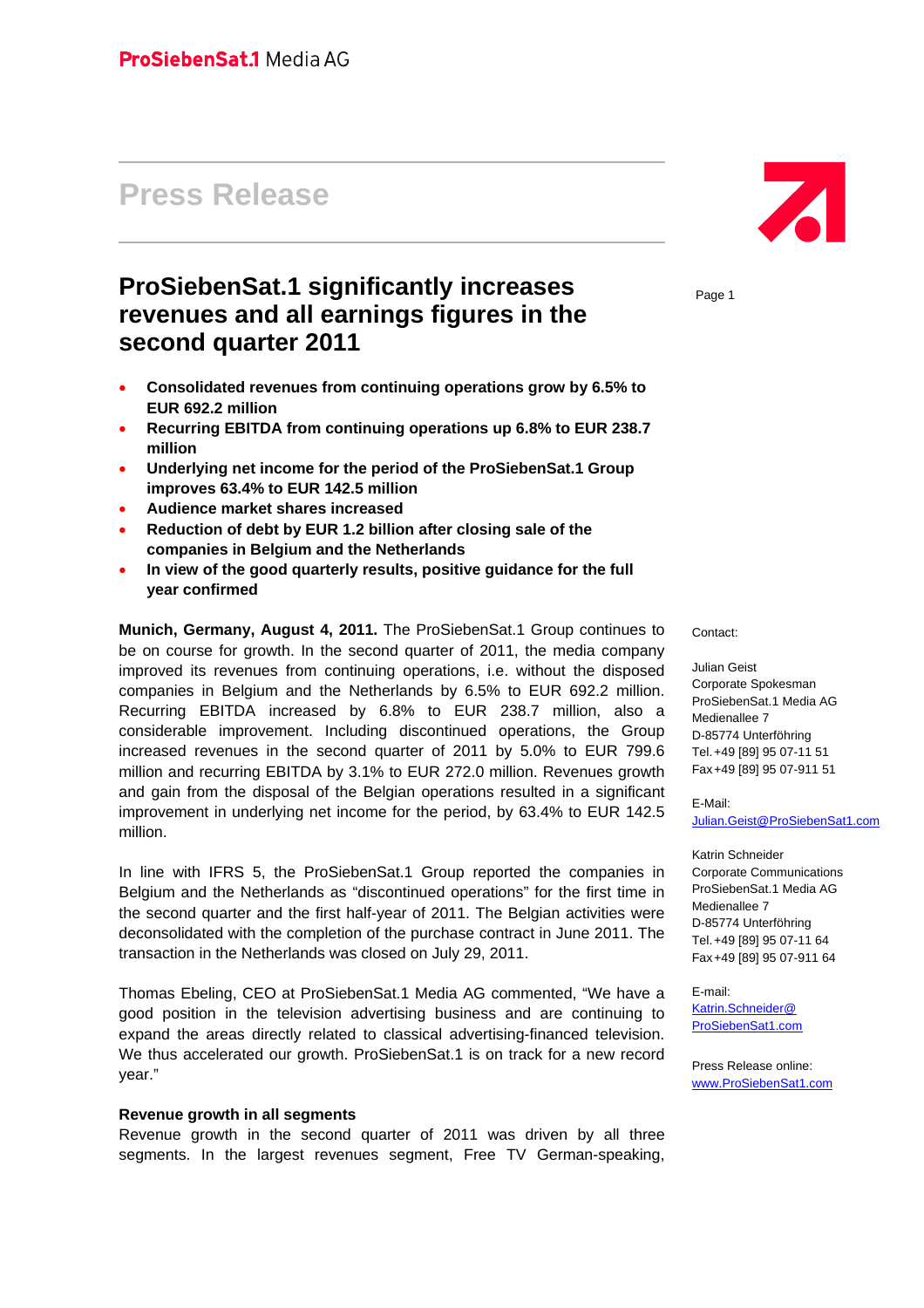

revenues rose by 3.7% to EUR 477.2 million (previous year: EUR 460.3 Seite 2 von 6 million). Both in the core market of Germany and in Austria and Switzerland, revenues from TV advertising sales were up year-on-year.

Stations in Northern Europe generated the biggest contribution to growth. Here the ProSiebenSat.1 Group increased its TV advertising revenues in all countries, with advertising revenues rising considerably in Norway and Denmark. Higher distribution income also drove revenues growth in the International TV segment again. Segment revenues on the basis of continuing operations climbed 16.1% to EUR 126.6 million (previous year: EUR 109.0 million).

In the Diversification segment, revenues on the basis of continuing operations rose to EUR 88.4 million (previous year: EUR 80.7 million), a year-on-year increase of 9.5%. Revenues in the Diversification segment were driven not only by radio, but also by young business models such as video advertising, games or mobile. Furthermore, the full consolidation of maxdome, the video-ondemand portal, positively impacted the revenues performance. On the other hand, revenues from 9Live were down year-on-year. Due to declining revenues in previous years, the ProSiebenSat.1 Group will completely discontinue broadcasting 9Live on August 9, 2011.

#### **Audience market share increased**

The media group again gained audience market share. At 29.2% in Germany SAT.1, ProSieben, kabel eins and sixx generated the strongest Group market share for a second quarter since two years. Compared to the equivalent quarter of the previous year, this is an increase of one percentage point (Q2 2010: 28.2%, without sixx and without N24). Key factors here were successful programs such as "Germany's next Topmodel" or "Danni Lowinski" and "Der letzte Bulle". Internationally the stations also developed positively in the second quarter. For example in Norway at 17.7% TV Norge, FEM, MAX and The Voice posted a plus of 3.2 percentage points year-on-year in the second quarter, reaching the highest joint market share figure in their history.

#### **Investments in new growth areas**

As expected, in the second quarter of 2011 investments, particularly in growth areas – e.g. program production and distribution, video-on-demand or recently launched TV stations – resulted in higher costs. On the other hand, in the core business, operating costs remained virtually at the level of the previous year. Overall operating costs on the basis of continuing operations increased to EUR 455.6 million (previous year: EUR 427.8 million), up 6.5% compared to the second quarter of 2010.

#### **High profitability**

In view of the significant revenues increase, the ProSiebenSat.1 Group considerably improved its result despite higher costs. Recurring EBITDA from continuing operations increased by 6.8% to EUR 238.7 million (previous year: EUR 223.5 million). All segments made a contribution here. The operating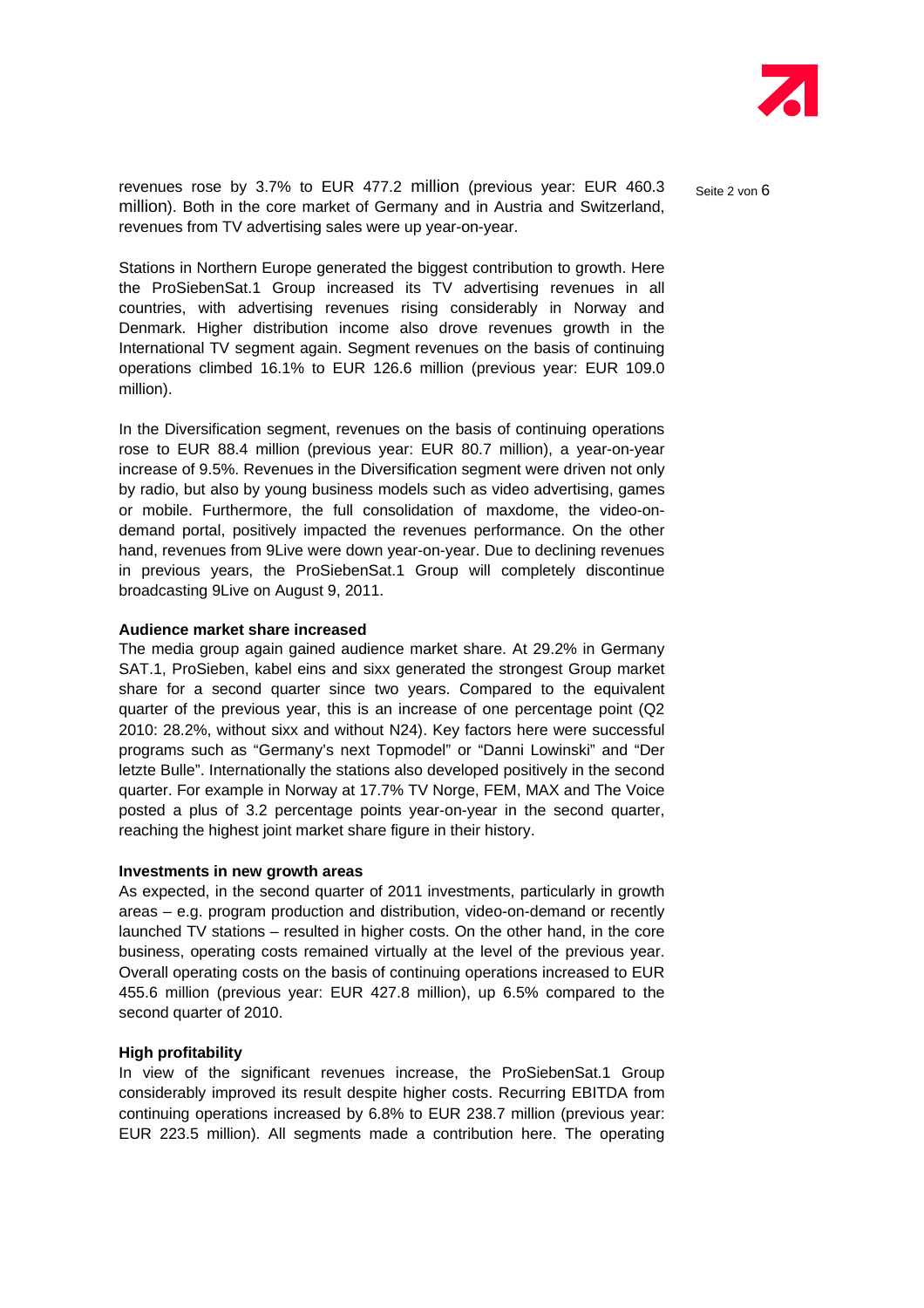

margin was 34.5% (previous year: 34.4%). This reflects the ongoing high level Seite 3 von 6 of profitability being generated by the ProSiebenSat.1 Group.

#### **Significant growth in profits**

In the second quarter of 2011, the ProSiebenSat.1 Group generated a net result from continuing operations of EUR 84.8 million representing an increase of 58.5% year-on-year (previous year: EUR 53.5 million). Total profit after taxes from discontinued operations increased by 82.9% to EUR 47.2 million (previous year: EUR 25.8 million). This was due to effects from the disposal of the activities in Belgium and the Netherlands. The key item is the disposal gain from the sale of the Belgium subsidiaries totaling EUR 20.9 million.

Overall, the media group increased its consolidated result for the period after taxes and non-controlling interests to EUR 129.0 million, representing a considerable improvement of 67.5% or EUR 52.0 million. Underlying net income for the period increased by 63.4% to EUR 142.5 million (previous year: EUR 87.2 million).

#### **Positive situation for the half-year**

The ProSiebenSat.1 Group also increased revenues and profits on the halfyear basis. In the first six months of 2011, consolidated revenues from continuing operations rose 5.0% to EUR 1.288 billion (previous year: EUR 1.226 billion). Taking into account discontinued operations in Belgium and the Netherlands consolidated revenues rose 4.4% to EUR 1.484 billion (previous year: EUR 1.421 billion).

At recurring EBITDA level, growth from continuing operations was also higher than the Group's increase in earnings including the disposed companies in Belgium and the Netherlands. Thus recurring EBITDA from continuing operations increased by 7.8% to EUR 368.7 million (previous year: EUR 342.1 million), while the figure including the activities in Belgium and the Netherlands rose by 5.7% to EUR 414.6 million (previous year: EUR 392.4 million).

#### **Considerable reduction of net debt**

Over the last few months, the ProSiebenSat.1 Group significantly reduced its net financial debt. As of June 30, 201, net financial debt was down by 5.9% to EUR 2.842 billion (December 31, 2010: EUR 3.021 billion). Once again the company improved its leverage, calculated as the ratio of net financial debt to recurring EBITDA of the last twelve months. The figure decreased to 3.1 times. At the end of the first half-year of 2010, the leverage figure had been as high as 4.1 times. The figures stated do not yet reflect the disposal proceeds from the transaction in the Netherlands.

As part of managing its balance sheet in a proactive manner, the ProSiebenSat.1 Group will use the proceeds from the disposal of its international portfolio in Belgium and the Netherlands to pay back this month EUR 1.2 billion of its term loans ahead of schedule. At the same time the Group agreed with its lenders to extend the maturity of approximately EUR 2.1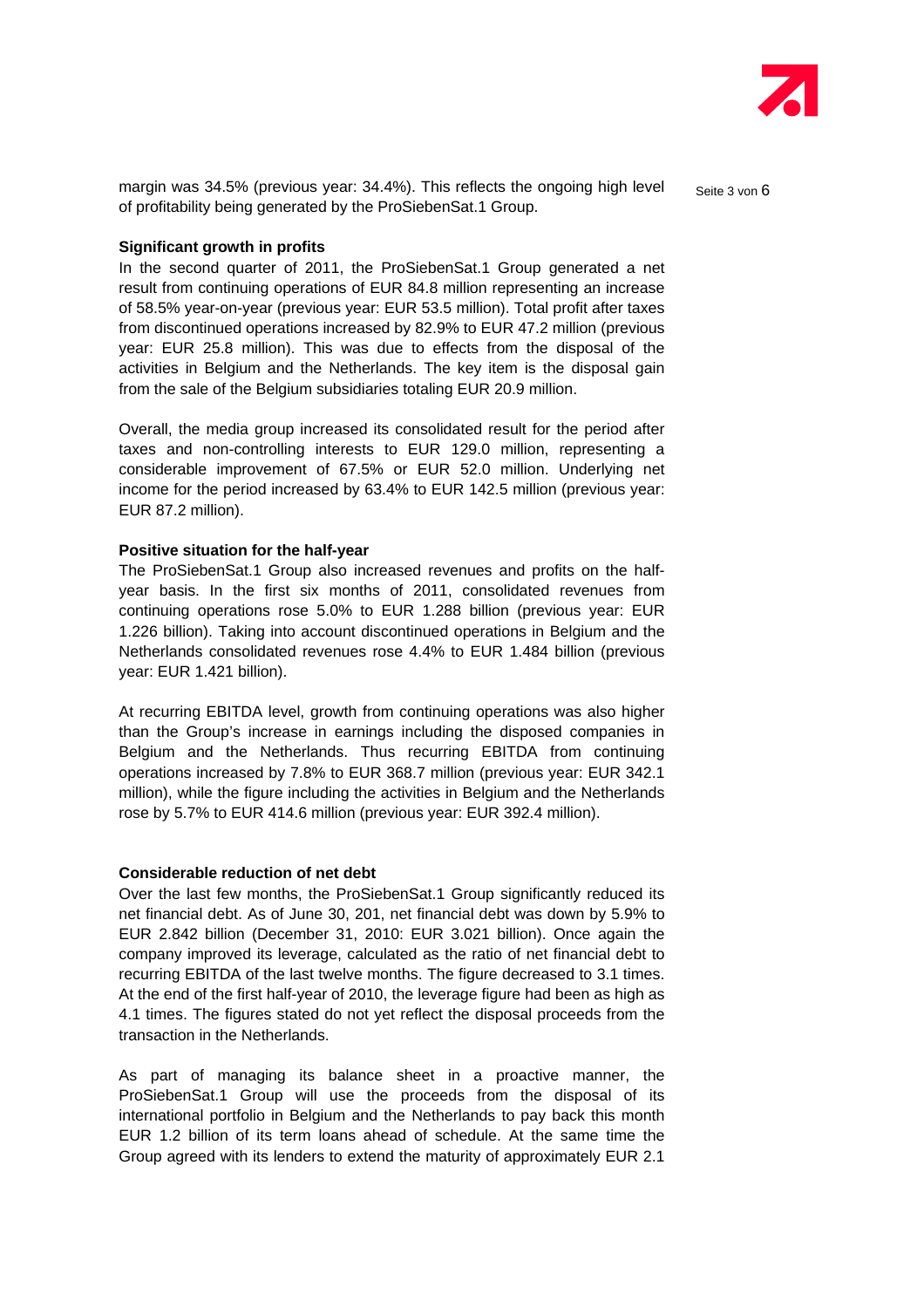

billion and thus a large part of the remaining term loan amount of EUR 2.4 Seite 4 von 6 billion to 2016. Taking into account the disposal proceeds from the transaction in the Netherlands, net financial debt would thus have declined to approximately EUR 1.8 billion at the end of the first six months of 2011.

Axel Salzmann, CFO at ProSiebenSat.1 Media AG commented, "I am very satisfied with the strong support our amendment and extension offer has received among our lenders. This underpins the good standing of ProSiebenSat.1 Group in the capital markets. With the successful completion of the proposed amendments we are pursuing our policy of proactively managing our capital structure. The repayments will result in a significant immediate reduction of our term debt and interest expense, while the extension will further improve the company's maturity profile."

Only recently ProSiebenSat.1 announced that it is targeting a leverage ratio of between 1.5 and 2.5 times. The company expects to reach a figure within this target corridor already by the end of the year.

#### **Positive guidance for the full year of 2011 confirmed**

On the basis of good business development in all segments, the ProSiebenSat.1 Group is confirming its positive guidance for the full year. For the full year, the company expects growth in consolidated revenues from continuing operations in the medium single digits in percentage terms. All segments will make a contribution here. For the German-speaking TV segment, the company expects revenues growth at a level at least in the low single digits in percentage terms. In the Free TV International and Diversification segments, ProSiebenSat.1 expects to continue its dynamic revenues growth. This will also result in a significant increase of the net result on a full-year basis. For recurring EBITDA from continuing operations, the ProSiebenSat.1 Group will also continue growing and expects to achieve a new record figure.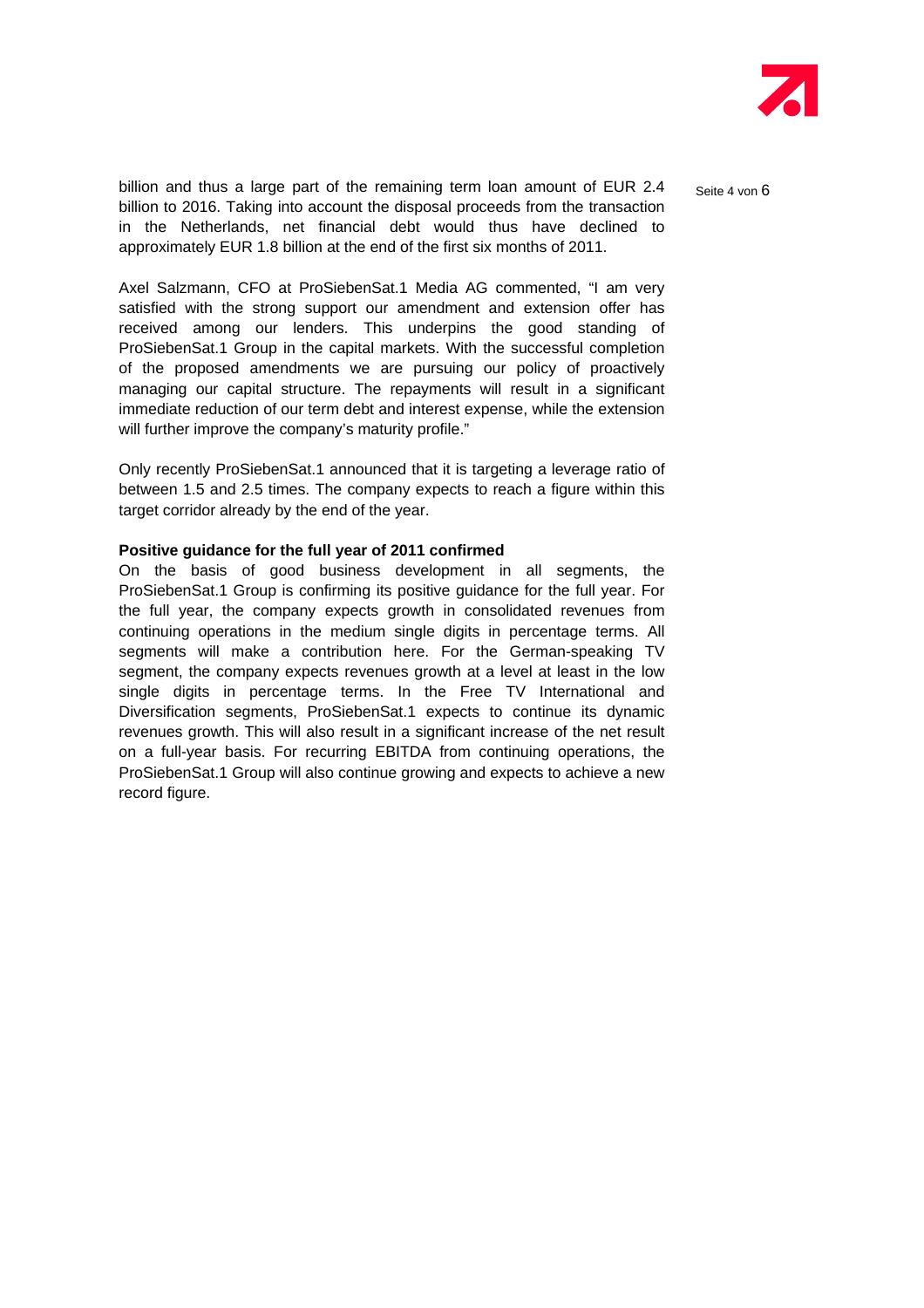

#### Seite 5 von 6

## **Key Figures for the ProSiebenSat.1 Group**

|                                      | <b>ProSiebenSat.1 Group</b><br>(incl. BE/NL) |         | <b>Discontinued operations</b> |         | <b>Continuing operations</b><br>(excl. BE/NL) |                     |
|--------------------------------------|----------------------------------------------|---------|--------------------------------|---------|-----------------------------------------------|---------------------|
| EUR m                                | Q2 2010                                      | Q2 2011 | Q2 2010                        | Q2 2011 | Q2 2010                                       | Q <sub>2</sub> 2011 |
| Revenues                             | 761.2                                        | 799.6   | 111.2                          | 107.4   | 650.0                                         | 692.2               |
| Recurring costs <sup>(1)</sup>       | 498.7                                        | 529.9   | 70.9                           | 74.3    | 427.8                                         | 455.6               |
| Recurring EBITDA <sup>(2)</sup>      | 263.8                                        | 272.0   | 40.3                           | 33.3    | 223.5                                         | 238.7               |
| <b>EBITDA</b>                        | 205.4                                        | 265.8   | 40.3                           | 55.4    | 165.1                                         | 210.4               |
| Consolidated net profit (after       |                                              |         |                                |         |                                               |                     |
| non-controlling interests)           | 77.0                                         | 129.0   | 25.8                           | 47.2    | 51.2                                          | 81.8                |
| Underlying net income <sup>(3)</sup> |                                              |         |                                |         |                                               |                     |
|                                      | 87.2                                         | 142.5   | 27.4                           | 47.2    | 59.8                                          | 95.3                |

### **Key Figures by Segment**

|                                 | <b>ProSiebenSat.1 Group</b><br>(incl. BE/NL) |                     | <b>Discontinued operations</b> |                     | <b>Continuing operations</b><br>(excl. BE/NL) |         |
|---------------------------------|----------------------------------------------|---------------------|--------------------------------|---------------------|-----------------------------------------------|---------|
| EUR m                           | Q2 2010                                      | Q <sub>2</sub> 2011 | Q <sub>2</sub> 2010            | Q <sub>2</sub> 2011 | Q2 2010                                       | Q2 2011 |
| Free TV German-<br>speaking     |                                              |                     |                                |                     |                                               |         |
| Revenues                        | 460.3                                        | 477.2               | $-/-$                          | $-/-$               | 460.3                                         | 477.2   |
| Recurring EBITDA <sup>(2)</sup> | 171.6                                        | 176.8               | $-/-$                          | $-/-$               | 171.6                                         | 176.8   |
| Free TV International           |                                              |                     |                                |                     |                                               |         |
| Revenues                        | 204.8                                        | 218.8               | 95.8                           | 92.2                | 109.0                                         | 126.6   |
| Recurring EBITDA <sup>(2)</sup> | 65.0                                         | 62.7                | 34.7                           | 29.6                | 30.3                                          | 33.1    |
| <b>Diversification</b>          |                                              |                     |                                |                     |                                               |         |
| Revenues                        | 96.1                                         | 103.6               | 15.4                           | 15.2                | 80.7                                          | 88.4    |
| Recurring EBITDA <sup>(2)</sup> | 27.4                                         | 32.8                | 6.2                            | 6.0                 | 21.2                                          | 26.8    |